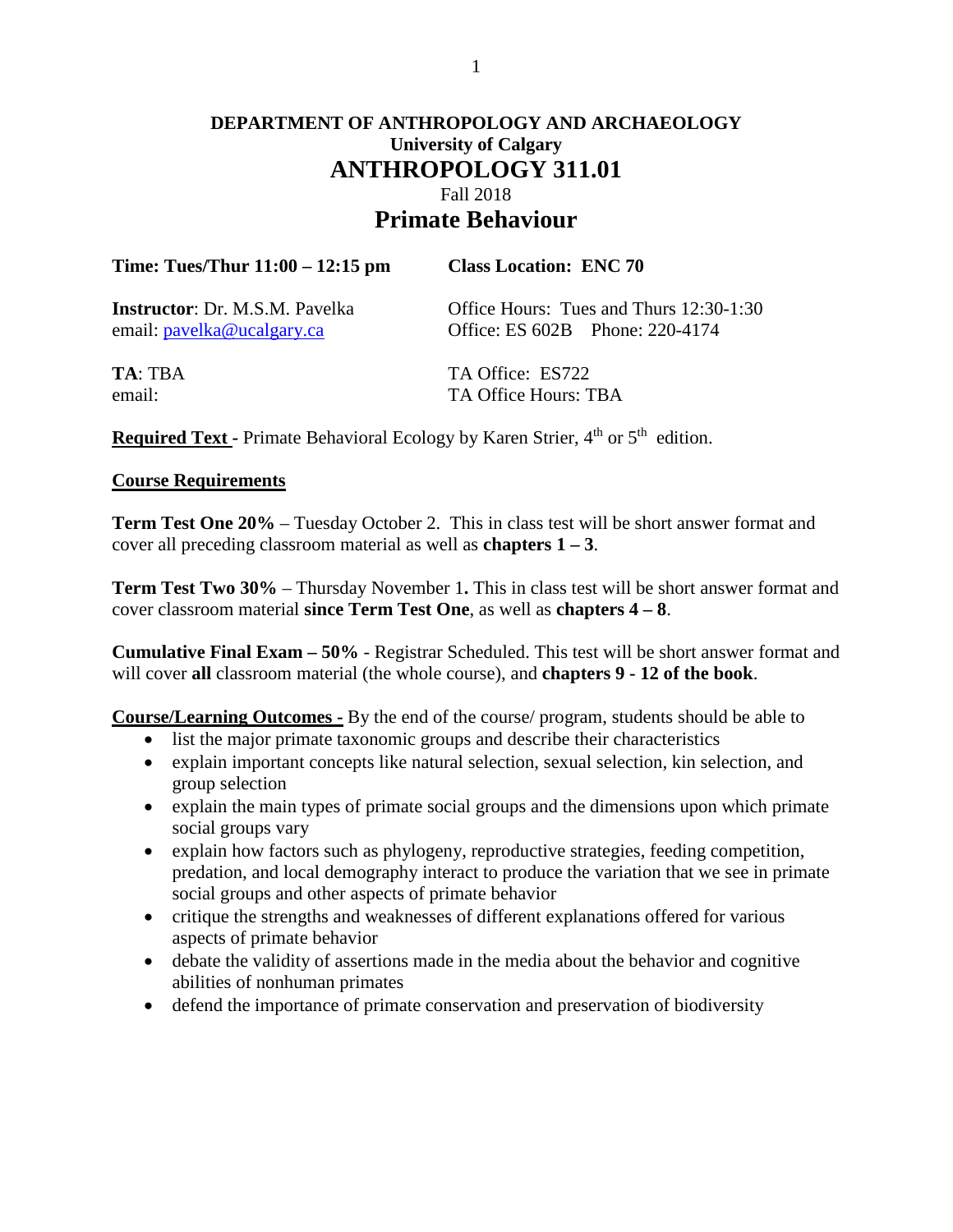**Lecture Notes** - Partial lecture notes will be posted on D2L, and students are encouraged to print these and bring them to class to assist with handwritten note taking. Important: the posted notes are **NOT** sufficient without the lectures themselves. Tests will be based on all materials covered in class including the presented lectures and guest lectures, discussion,  $Q \& A$ , and movies.

Although related and sometimes overlapping, the material in the textbook is not tightly integrated with the lectures. These should be considered as two separate sets of information, both to be mastered for the exams.

### **Classroom Regulations and Expectations**

- **Use of laptops, smart phones, cell phones etc. are not permitted in this class**. In case of disabilities requiring such equipment, documentation of the disability through the DRC and written permission of the instructor is required; special seating arrangements will be made.
- Try to arrive on time to prevent disruption to the class. If you are late please take a seat at the back of the room to minimize disruption. Likewise please stay seated until class in concluded. We will not run overtime.
- Please do not converse with classmates during lectures. This is unfair to students sitting nearby who may miss lecture material that will subsequently appear on exams. If you are discussing lecture material please raise your hand to share the comment or question as that will benefit the whole class. Relevant interruptions are welcome. You may also email questions to me which will be answered at the next class (the questioner will not be identified). Likewise, all email enquiries about tests will be answered in class.
- Please turn cell  $&$  smart phones off during class.

## **Communication Guidelines –** we offer you this advice to help you have more successful communication in this course and in your professional life in general:

- You are welcome to communicate with the Professor and TA by email or in person before and after class, during office hours, or by appointment.
- Use a professional email address (such as your ucalgary address or a [yourname@gmail.com\)](mailto:yourname@gmail.com) for professional correspondence (such as messages to your Professor or TA). Do not, for example, send emails from accounts that you set up in grade nine when you called yourself [sailormoon99@hotmail.com](mailto:sailormoon99@hotmail.com) or [skrboy@yahoo.com](mailto:skrboy@yahoo.com)
- Use a clear subject line such as "Anth 201 Question" or "Anth 201 Student".
- Use an appropriate greeting to start your email, such as "Dear Dr. Pavelka", and sign off with your full name and ucid number. It is always a good idea to err on the side of formality in professional correspondence.
- Do not skip a greeting altogether, or open with, for example, Hey there, What up? or Yo! If you don't know the name of the Professor or TA start with "Dear Professor or Dear TA", although taking a peak at the course outline might be slightly better than advertising that you don't know the name of the person you are about to ask for something.
- Check the course outline and materials posted on D2L before asking for information that may have already been provided. Again, just to avoid advertising that you don't come to class or consult the materials that have been provided to you.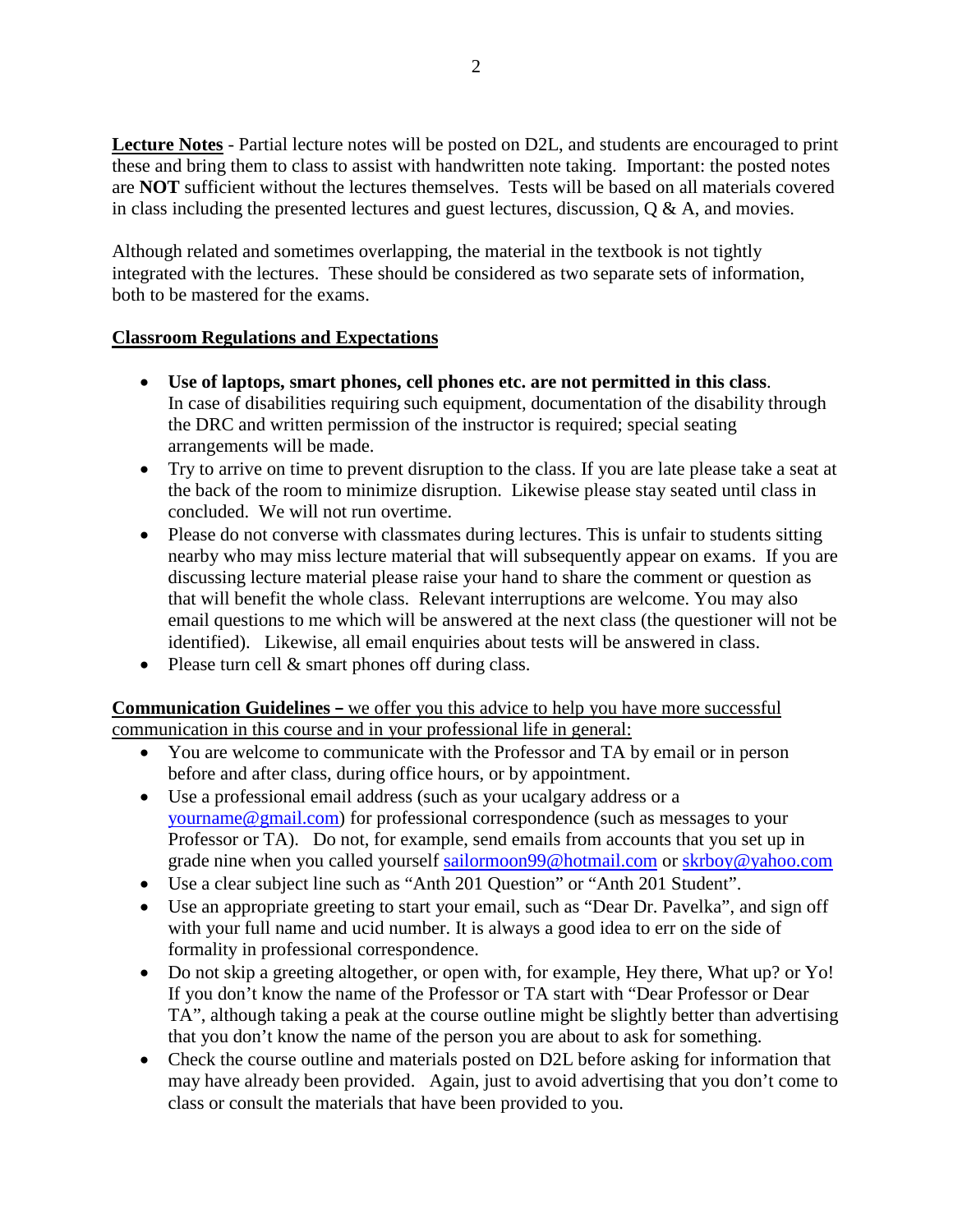- Use complete sentences and proof-read and spell check your messages.
- We will respond as soon as possible but to be safe please allow 48 hours for a response, excluding weekends and holidays.
- Check the course outline and materials posted on D2L: the information that you are looking for may already have been provided. For example, no need to send an email asking if the final exam is cumulative when this is clearly stated above.
- Use complete sentences and proof-read and spell check your messages.
- We will respond as soon as possible but to be safe please allow 48 hours for a response, excluding weekends and holidays.

**Classroom Examination Instructions** – Exam room security is taken very seriously. To ensure exam security please see and follow the **Classroom Examination Instructions** for this class on D<sub>2</sub>L.

**Missed tests automatically receive a score of zero**. In the event of an illness, please try to notify us (Prof, TA, or Anarky main office – 220-6516) before the exam. Doctor's notes are normally not required, but be aware that performance on make-up exams is typically lower than that of those written in class.

**Test Reassessment Instructions** – Term tests will be returned the following week. An answer key will be posted with the class material on D2L. If, after consulting the key, your notes, and the text, you have questions about the scoring of your exam please see and follow the **Test Reassessment Instructions** on D2L.

**No special arrangements will be made following a poor test performance***.* For example, we cannot change the weighting of the tests, allow retakes, or accept alternate assignments in lieu of the test. Prepare in advance to ensure a good test performance – this is your opportunity to perform well. After the test no changes will be made.

|              | $A+$ 100 - 94.9%        |              | 79.8 - 74.9%        |     | $C-$ 62.8 – 58.9%  |
|--------------|-------------------------|--------------|---------------------|-----|--------------------|
| $\mathbf{A}$ | 94.8 - 89.9%            |              | $B - 74.8 - 70.9\%$ |     | $D+ 58.8 - 54.9\%$ |
|              | $A - 89.8 - 84.9\%$     |              | $C_{+}$ 70.8–66.9%  |     | $54.8 - 49.9\%$    |
|              | $B_{+}$ $84.8 - 79.9\%$ | $\mathbf{C}$ | $66.8 - 62.9\%$     | E S | 49.8% and below    |

### **Writing Across the Curriculum**

Writing skills are not exclusive to English courses and, in fact, should cross all disciplines. The University supports the belief that throughout their University careers, students should be taught how to write well so that when they graduate their writing abilities will be far above the minimal standards required at entrance. Consistent with this belief, students are expected to do a substantial amount of writing in their University courses and, where appropriate, instructors can and may use writing and the grading thereof as a factor in the evaluation of student work. The services provided by the Writing Centre in the Effective Writing Office can be utilized by all undergraduate and graduate students who feel they require further assistance.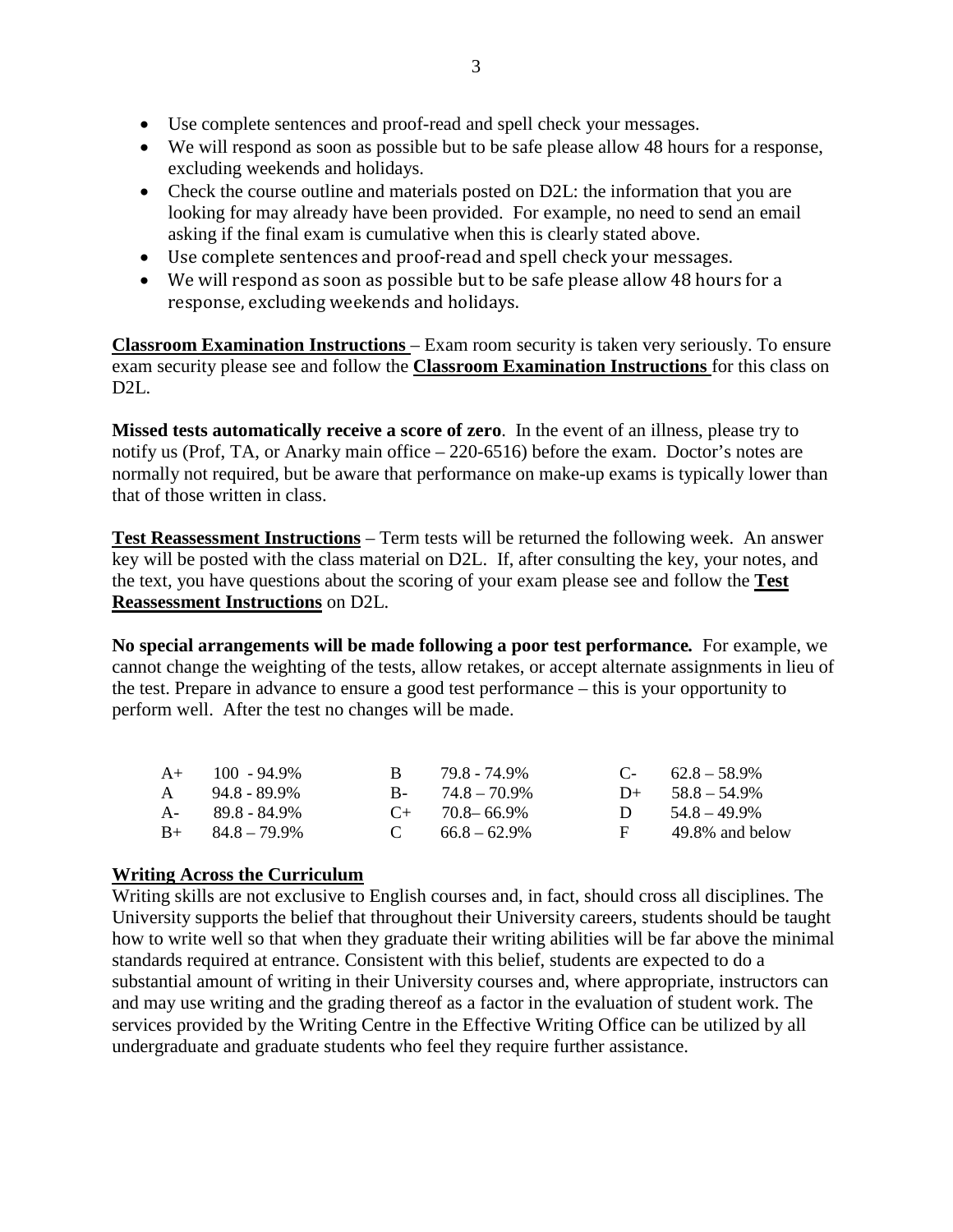#### **Student Accessibility Services Accommodations**

Student Accommodations. Students needing an Accommodation because of a Disability or medical condition should contact Student Accessibility Services in accordance with the Procedure for Accommodations for Students with Disabilities available at [http://www.ucalgary.ca/policies/files/policies/procedure-foraccommodations-for-students-with](http://www.ucalgary.ca/policies/files/policies/procedure-foraccommodations-for-students-with-disabilities_0.pdf)[disabilities\\_0.pdf.](http://www.ucalgary.ca/policies/files/policies/procedure-foraccommodations-for-students-with-disabilities_0.pdf) It is your responsibility to request academic accommodations. If you have a documented disability and/or may require academic accommodation register with Student Accessibility Services at (403)220-8237. Students who have not registered with Student Accessibility Services are not eligible for formal academic accommodation.

### **Emergency Evacuation Assembly Points**

In the event of an emergency that requires evacuation, please refer to the following link to become familiar with the assembly points for the class: http://www.ucalgary.ca/emergencyplan/assemblypoints

#### **USRI**

At the University of Calgary, feedback provided by students through the Universal Student Ratings of Instruction (USRI) survey provides valuable information to help with evaluating instruction, enhancing learning and teaching, and selecting courses. Your responses make a difference, please participate!

Website: http://www.ucalgary.ca/usri/

#### **Freedom of Information and Protection of Privacy Act**

The University of Calgary is committed to protecting the privacy of individuals who work and study at the University or who otherwise interact with the University in accordance with the standards set out in the Freedom of Information and Protection of Privacy Act.

Please refer to the following link for detailed information:

http://www.ucalgary.ca/secretariat/system/files/foip%20overview.pdf

*The Department of Anthropology and Archaeology's FOIP (Freedom of Information and Privacy) policy requires all reports/examinations to be returned to students during class time or the instructor's office hours. Any term work not picked up will be placed in the Anthropology and Archaeology Office (ES620) for distribution. Any student not wishing to have their work placed in the office must make alternate arrangements with the course instructor early in the term.* 

#### **Safewalk Information**

Campus Security, in partnership with the Students' Union, provides the Safewalk service, 24 hours a day to any location on Campus including the LRT, parking lots, bus zones and University residences. Contact Campus Security at (403) 220-5333 or use a help phone, and Safewalkers or a Campus Security Officer will accompany you to your campus destination.